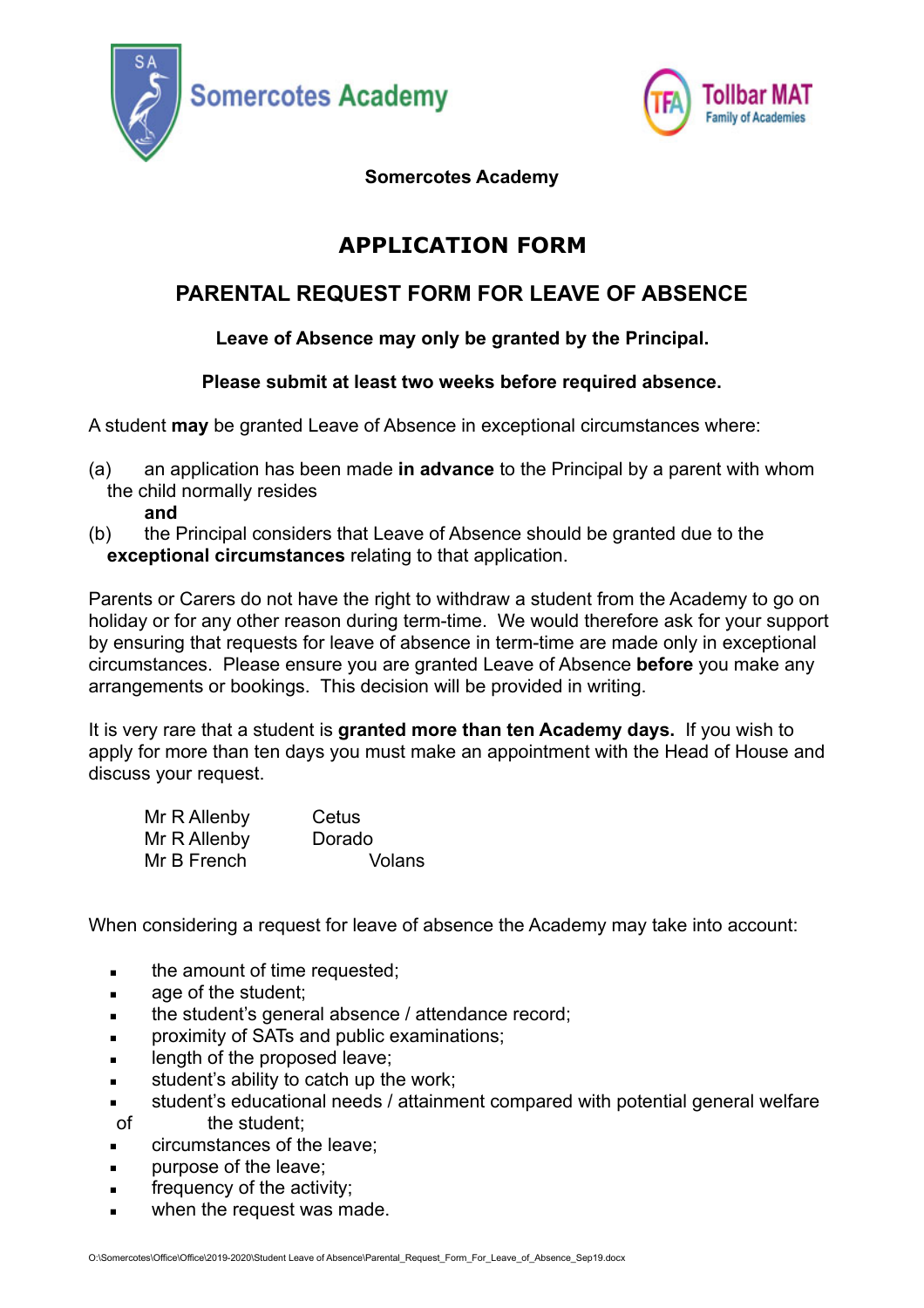If a request, or any part of it is refused, and the child does not attend the Academy, or if days in excess of granted leave are taken, that absence will be **UNAUTHORISED**.

#### **The Local Authority will be informed of UNAUTHORISED ABSENCES relating to requests for Leave of Absence and will take appropriate action, which will normally include a Penalty Notice or prosecution.**

I need to draw you attention to the fact that parents have a duty in law to ensure their child attends regularly, unless they are able to do so by reason of ill-health or other legally acceptable reason.

- • **Section 7 of the Education Act 1996 places upon parents a duty to ensure that their child receives efficient full-time education either by regular attendance at school or otherwise**
- • **Where a child is a registered pupil at a school and the parent fails to ensure that child's regular attendance at school the parent is liable to be prosecuted for a criminal offence under Section 444 of the Education Act**
- • **In cases where this duty is not being fulfilled Section 444B of the same Act empowers the Local Authority to issue a Fixed Penalty of either £60.00 or £120.00.**

Parents **do not** have a right to 10 days holiday in term time.

The DFE guidelines specifically state that holidays taken for the following reasons should *not* be authorised:

- availability of cheap holidays
- availability of desired accommodation
- poor weather in school holidays
- overlap with beginning or end of term.

If you are requesting a Leave of Absence due to parent's work allocations, please provide documentary evidence of a shift pattern or a letter from the personnel department of the company.

#### **Please consider the following facts: (SOURCE DFE)**

- A student who is authorized to take ten days' holiday during one whole academic year will attain only 94.7% attendance.
- There is a strong link between the amount of absence and the results / qualifications that a student achieves.
- Every lesson matters children who have time off often find it difficult to catch up and do well at school.
- Research suggests that just seventeen days missed from school equates to a GSCE grade.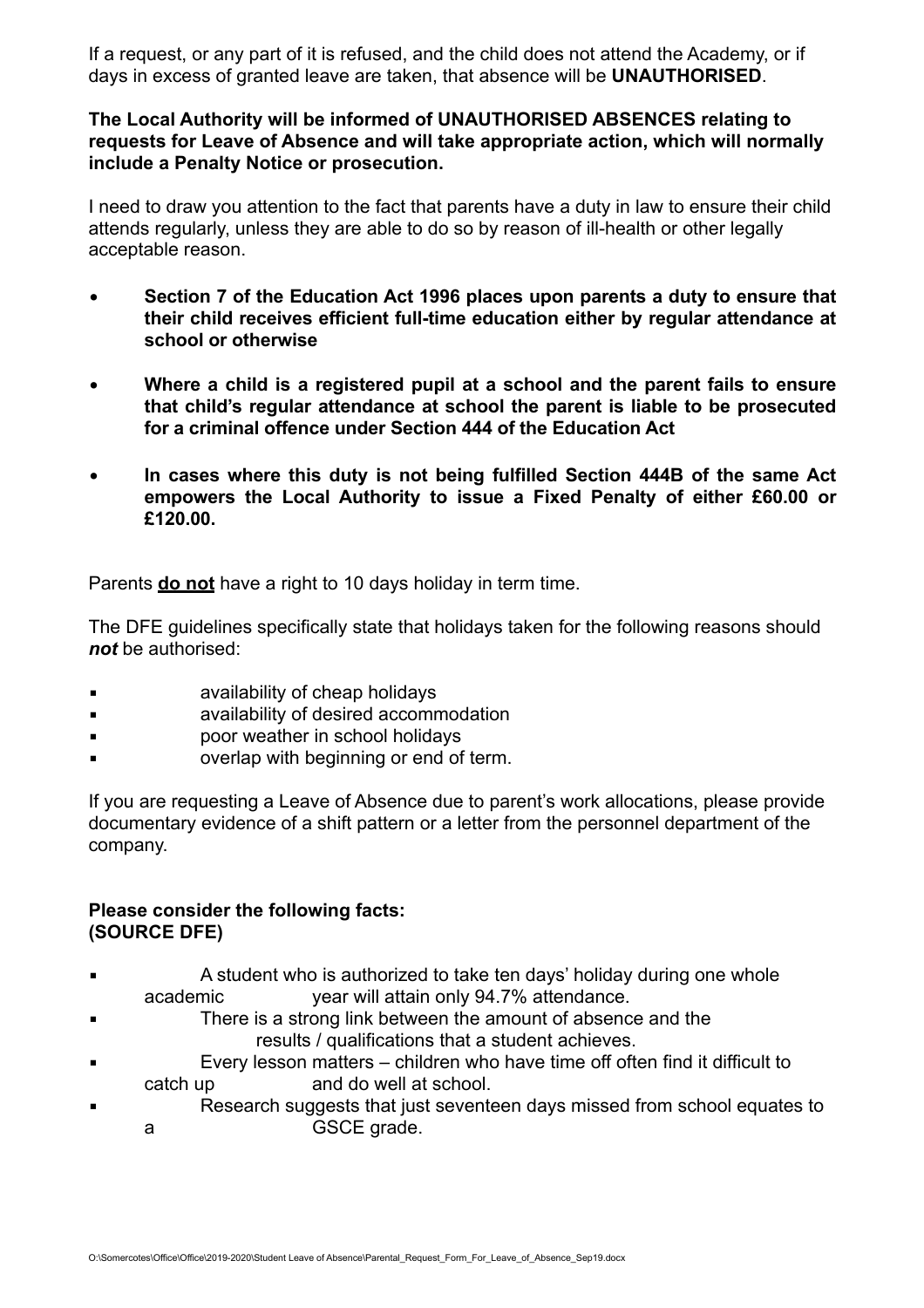Name of Student: Name of Student:

Address:

Telephone Number:

I have read the accompanying letter and understand the impact that this Leave of Absence request will make upon my son/daughter.

I have enclosed all documentary evidence to support my application. i.e. Shift patterns and/or letter from my employer.

Please list any siblings and the school they attend for whom you are also requesting Leave of Absence.

#### **NAME CURRENT SCHOOL**

**\_\_\_\_\_\_\_\_\_\_\_\_\_\_\_\_\_\_\_\_\_\_\_\_\_\_\_\_\_\_\_\_\_\_\_\_\_** 

**\_\_\_\_\_\_\_\_\_\_\_\_\_\_\_\_\_\_\_\_\_\_\_\_\_\_\_\_\_\_\_\_\_\_\_ \_\_\_\_\_\_\_\_\_\_\_\_\_\_\_\_\_\_\_\_\_\_\_\_\_\_\_\_\_\_\_\_\_\_\_\_\_** 

**\_\_\_\_\_\_\_\_\_\_\_\_\_\_\_\_\_\_\_\_\_\_\_\_\_\_\_\_\_\_\_\_\_\_\_ \_\_\_\_\_\_\_\_\_\_\_\_\_\_\_\_\_\_\_\_\_\_\_\_\_\_\_\_\_\_\_\_\_\_\_\_\_** 

**\_\_\_\_\_\_\_\_\_\_\_\_\_\_\_\_\_\_\_\_\_\_\_\_\_\_\_\_\_\_\_\_\_\_\_** 

I would like to request Leave of Absence for my son / daughter.

| <b>From</b>           |                        |
|-----------------------|------------------------|
| To                    | (first day of absence) |
| (last day of absence) |                        |

Total number of days the student would be absent from the Academy (if more than 10 days, please make an appointment with the Head of House before submitting this form).

Please detail the exceptional reason for requesting a Leave of Absence during term time.